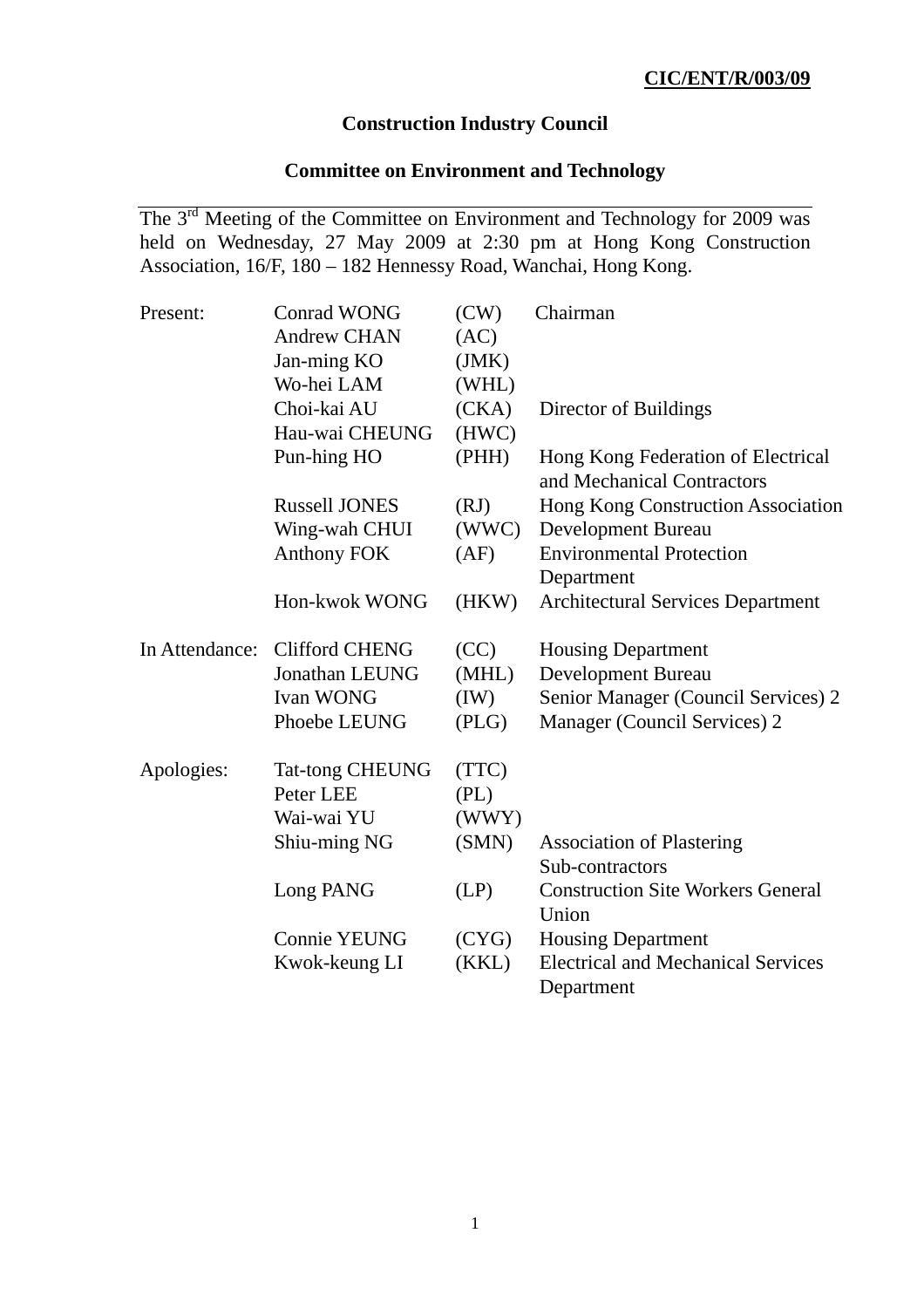# **PROGRESS REPORT**

## **Action**

## 3.1 **Confirmation of the Progress Report of the Previous Meeting**

 Members took note of Paper CIC/ENT/R/002/09 and confirmed the progress report of the  $2<sup>nd</sup>$  meeting held on Thursday, 26 March 2009 at Hong Kong Construction Association.

## 3.2 **Matters Arising from the Previous Meeting**

 3.2.1 Circulation of the draft agreement in relation to the **HKGBC** 

> The draft agreement was circulated to Members for comment on 27 March 2009 and subsequently submitted to the CIC for consideration.

3.2.2 Guidelines on the Trip Ticket System

Discussed under Agenda item 3.4.

3.2.3 Carbon reduction activities

Summary of the carbon reduction activities carried out by the CICTA was posted on the website of the Environmental Protection Department (EPD).

 3.2.4 Terms of reference of Task Force on Research Activities

Discussed under Agenda item 3.6.

 3.2.5 Membership and terms of reference of Task Force on Adhesion Technologies for External Wall Tiles

> Invitation letters were sent to the Hong Kong Institute of Architects and the Hong Kong Institution of Engineers in April 2009. Task Force membership would be finalised after receiving their replies. The Secretariat had also requested the Housing Authority and the Buildings Department to provide information about the preparatory work they previously carried out on this subject to speed up the process before the formation of the Task Force.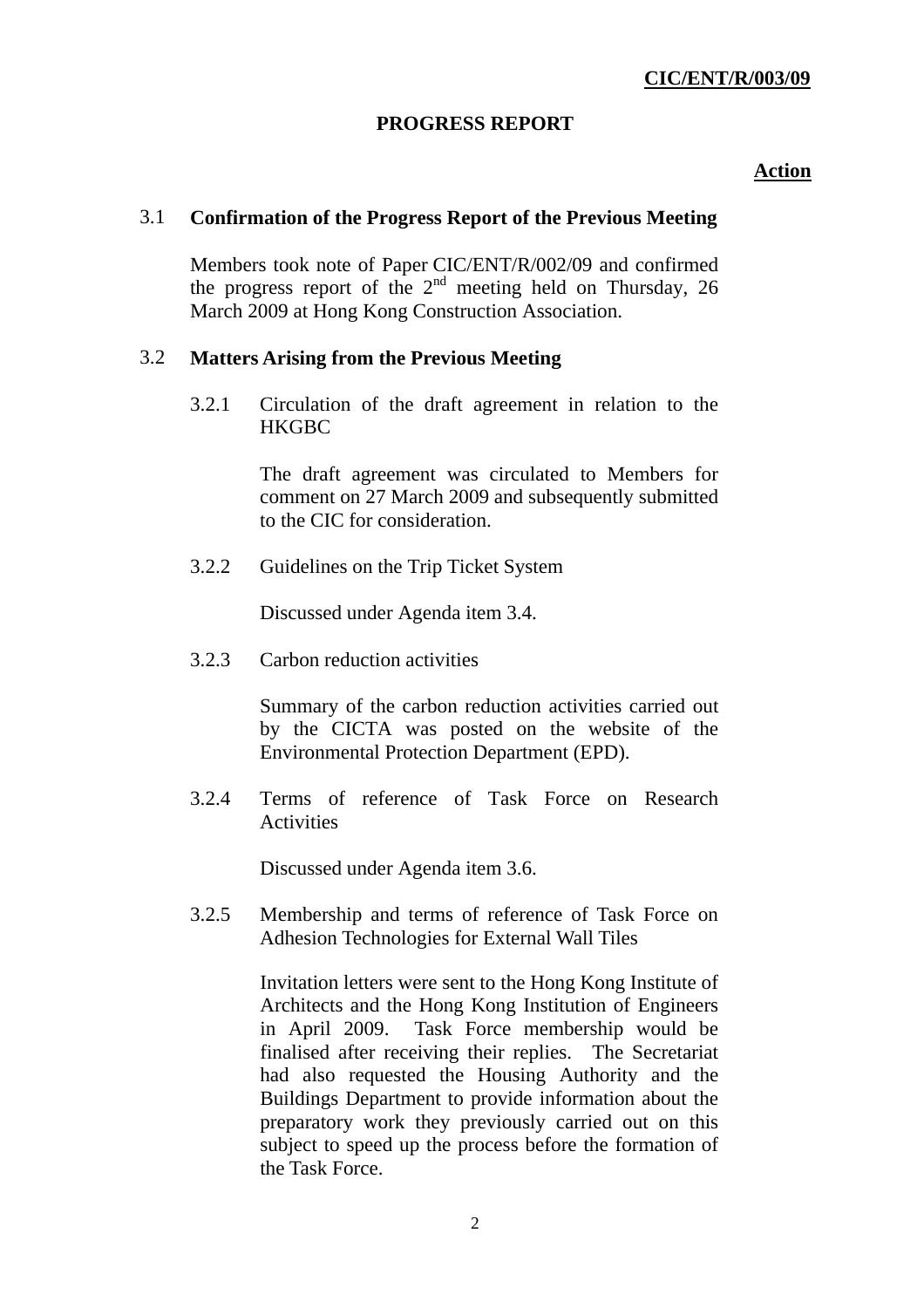#### **Action**

 3.2.6 Brief note on pertinent concepts about construction standards

Discussed under Agenda item 3.3.

## 3.3 **Construction Standards**

 Members took note of the revised report from the Task Group on Architectural Works (Paper CIC/ENT/P/013/09) and the key concepts of construction standards pertinent to the concern of the Hong Kong construction industry (Paper CIC/ENT/P/014/09).

In respect of the consolidated report on review of construction standards, Members deliberated on the possible roles to be played by the CIC on construction standards and agreed that the CIC could perform as a monitoring agent to keep track of changes in the construction standards through making enquiries to the organizations looking after the respective standards on an annual basis and conduct search on the development of construction standards in overseas countries.

As the Task Forces/Groups had conducted substantial studies on the construction standards, the CIC Secretariat was advised to record the relevant papers and reports in the CD-ROM for distribution to the CIC members for reference.

The CIC Secretariat was also directed to revise the consolidated report and the recommendation on the role of the CIC in the construction standards. The revised report should be circulated to Members for further review and submitted to the CIC for endorsement at its meeting on 15 June 2009.

**Secretariat**

**CIC Secretariat**

**CIC** 

*[Post-meeting notes: the consolidated report on review of construction standards was revised as Paper CIC/ENT/P/019/09 and circulated to Members on 29 May 2009 for further review.]* 

# 3.4 **Mandatory System for the Management of Construction & Demolition Materials**

 Members took note of the Paper CIC/ENT/P/015/09 and the letter of 19 May 2009 from the Environment Bureau to the CIC. The latter conveyed the proposals from the Subcommittee under the Legislative Council on measures to combat fly-tipping and land filing activities.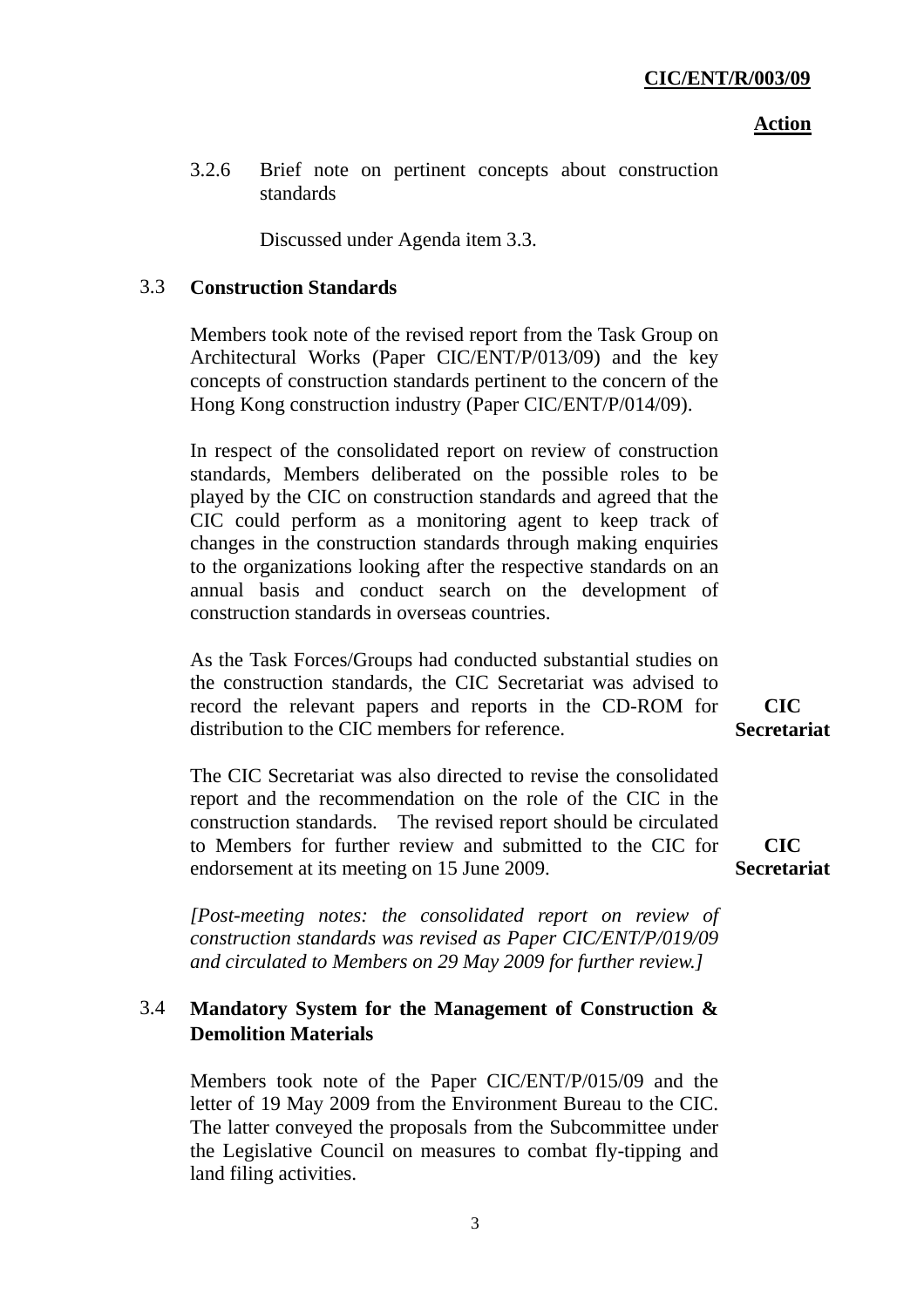#### **CIC/ENT/R/003/09**

#### **Action**

Members deliberated on the aforesaid proposals and had different opinions about introducing the trip ticket system as a mandatory requirement. While the implementation of the trip ticket system would not create much difficulty for large-scale works, some Members were concerned that it might make adverse impacts on small-scale demolition and renovation works in view of the additional administrative and financial burdens imposed on those contractors. On the other hand, some Members doubted whether the current contractors could afford the installation of Global Positioning System (GPS) on their dump trucks for monitoring the movement of the construction and demolition materials. The Hong Kong Construction Association would help consult the contractors with regard to the concerns raised by Members.

As the proposed mandatory measures could not be implemented imminently, Members considered that at this stage, the CIC could first prepare and help promulgate the guidelines on the trip ticket system for voluntary adoption by the industry with a view to reducing the problems of fly-tipping.

**CIC Secretariat**

**RJ** 

### 3.5 **Carbon Neutral Buildings**

 Members took note of the Paper CIC/ENT/P/016/09 and the measures relating to building energy saving and efficiency as reported by the EPD.

Members considered that carbon neutral buildings should be a policy issue for the Government to set out the framework and timeline for its implementation. It might be a bit early for the CIC to deliberate on the implementation at this moment. Compared with carbon neutral buildings, a Member suggested that the development of sustainable buildings would deserve more attention in the context of the local construction industry. After deliberations, Members agreed that research on sustainable buildings would be a key task for the Hong Kong Green Building Council which should be requested to make regular report to the CIC on this subject. On the other hand, the Task Force on Research Activities under the Committee should be advised to place a higher priority to the studies of sustainable **Secretariat**buildings.

**CIC** 

A Member mentioned that the Environmental Resources Management (ERM) would publish a report on climate change and recommend Members to take note of it.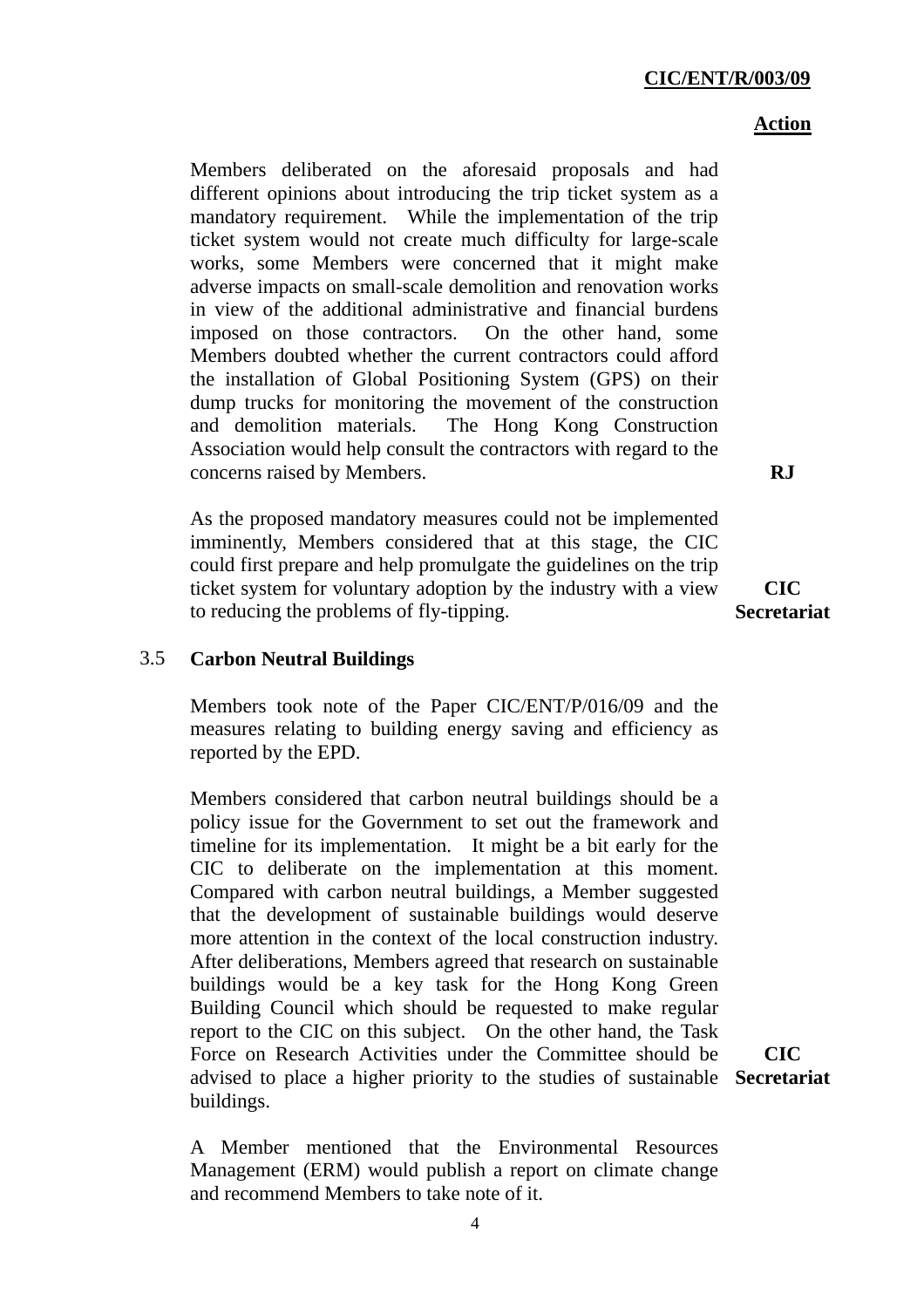**Action**

#### 3.6 **Task Force on Research Activities**

Members took note of the Paper CIC/ENT/P/017/09.

After deliberations, Members agreed that the Terms of Reference should include "to identify ways to avoid duplication of research efforts". In response to a query if the Task Force would become a standing committee for vetting research proposals and monitoring research efforts, Members felt that the Task Force should help identify the way forward for the CIC in respect of construction research and development before moving to other related issues.

The CIC Secretariat was requested to revise the Terms of Reference accordingly. **CIC Secretariat**

#### 3.7 **Status Update on Work Plan**

Members took note of the Paper CIC/ENT/P/018/09.

A Member requested to expedite the research on adhesion technologies for external wall tiles. The CIC Secretariat was requested to circulate the revised work plan for Members' review before submitting it to the CIC at its meeting on 15 June 2009. **CIC Secretariat**

*[Post-meeting notes: the revised work plan at Annex A was circulated to Members on 29 May 2009 for further review.]* 

Chairman also requested Members to suggest some worthwhile initiatives for consideration and discussion at the next Committee meeting.

**All** 

### 3.8 **Any Other Business**

The "Green Hong Kong • Carbon Audit" Campaign organised by the EPD would hold an event to celebrate its first anniversary on 3 July 2009 at Hong Kong Convention and Exhibition Centre. Interested Members were invited to attend.

A Summary Report of the CII-HK Research Project titled "Costs and Financial Benefits of Undertaking Green Building Assessments" was tabled for Members' reference.